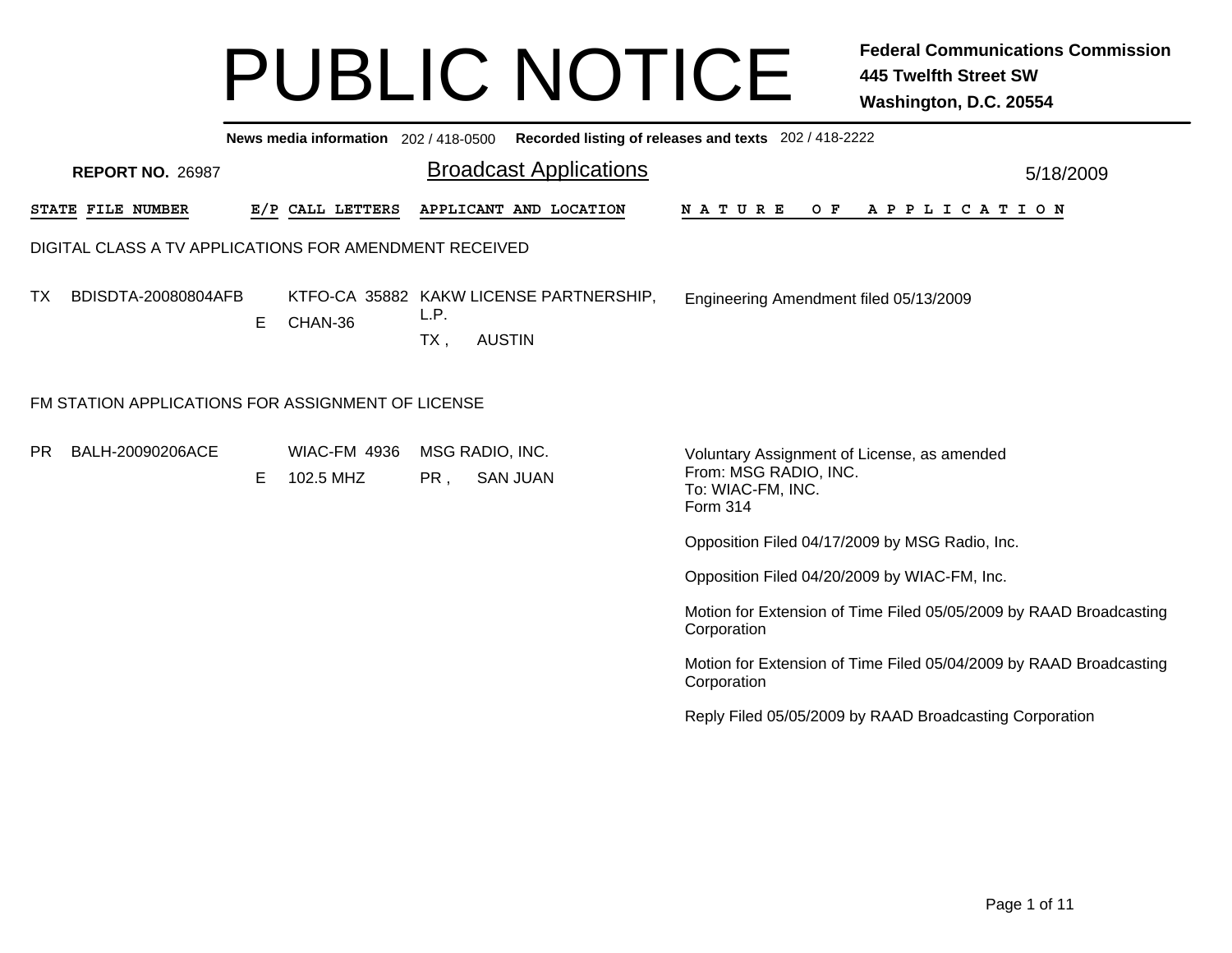|    |                                                      |   |                  |                   | News media information 202 / 418-0500 Recorded listing of releases and texts 202 / 418-2222 |                                                                                                                           |           |
|----|------------------------------------------------------|---|------------------|-------------------|---------------------------------------------------------------------------------------------|---------------------------------------------------------------------------------------------------------------------------|-----------|
|    | <b>REPORT NO. 26987</b>                              |   |                  |                   | <b>Broadcast Applications</b>                                                               |                                                                                                                           | 5/18/2009 |
|    | <b>STATE FILE NUMBER</b>                             |   | E/P CALL LETTERS |                   | APPLICANT AND LOCATION                                                                      | <b>NATURE</b><br>OF APPLICATION                                                                                           |           |
|    | FM STATION APPLICATIONS FOR ASSIGNMENT OF LICENSE    |   |                  |                   |                                                                                             |                                                                                                                           |           |
| SC | BALH-20090306ACK                                     | Е | 100.9 MHZ        | <b>LLC</b><br>SC, | WPAL-FM 25374 CASWELL CAPITAL PARTNERS,<br><b>RIDGEVILLE</b>                                | <b>Voluntary Assignment of License</b><br>From: CASWELL CAPITAL PARTNERS, LLC<br>To: WAY-FM MEDIA GROUP, INC.<br>Form 314 |           |
|    |                                                      |   |                  |                   |                                                                                             | Petition to Deny Filed 04/10/2009 by Gresham Communications, LLC                                                          |           |
|    |                                                      |   |                  |                   |                                                                                             | Opposition Filed 04/27/2009 by Caswell Capital Partners, LLC and<br>WAY-Fm Media Group, Inc.                              |           |
|    |                                                      |   |                  |                   |                                                                                             | Motion for Extension of Time Filed 05/07/2009 by Gresham<br>Communications, LLC                                           |           |
|    | FM TRANSLATOR APPLICATIONS FOR ASSIGNMENT OF LICENSE |   |                  |                   |                                                                                             |                                                                                                                           |           |
| GA | BALFT-20090403BZQ                                    | E | 96.1 MHZ         | <b>LLC</b><br>GA, | W241BG 146648 SMALLTOWN BROADCASTING,<br><b>VALDOSTA</b>                                    | <b>Voluntary Assignment of License</b><br>From: SMALLTOWN BROADCASTING, LLC<br>To: RONALD N. BLANTON<br>Form 345          |           |
|    |                                                      |   |                  |                   |                                                                                             | Petition to Deny Filed 05/08/2009 by RTG Radio, L.L.C                                                                     |           |
|    |                                                      |   |                  |                   | DIGITAL CLASS A TV APPLICATIONS FOR DIGITAL FLASH CUT ACCEPTED FOR FILING                   |                                                                                                                           |           |
| NV | BDFCDTA-20090513ACD                                  | Е | CHAN-46          | NV,               | KAZR-CA 34577 ENTRAVISION HOLDINGS, LLC<br>RENO, ETC.                                       | Minor change of callsign KAZR-CA.                                                                                         |           |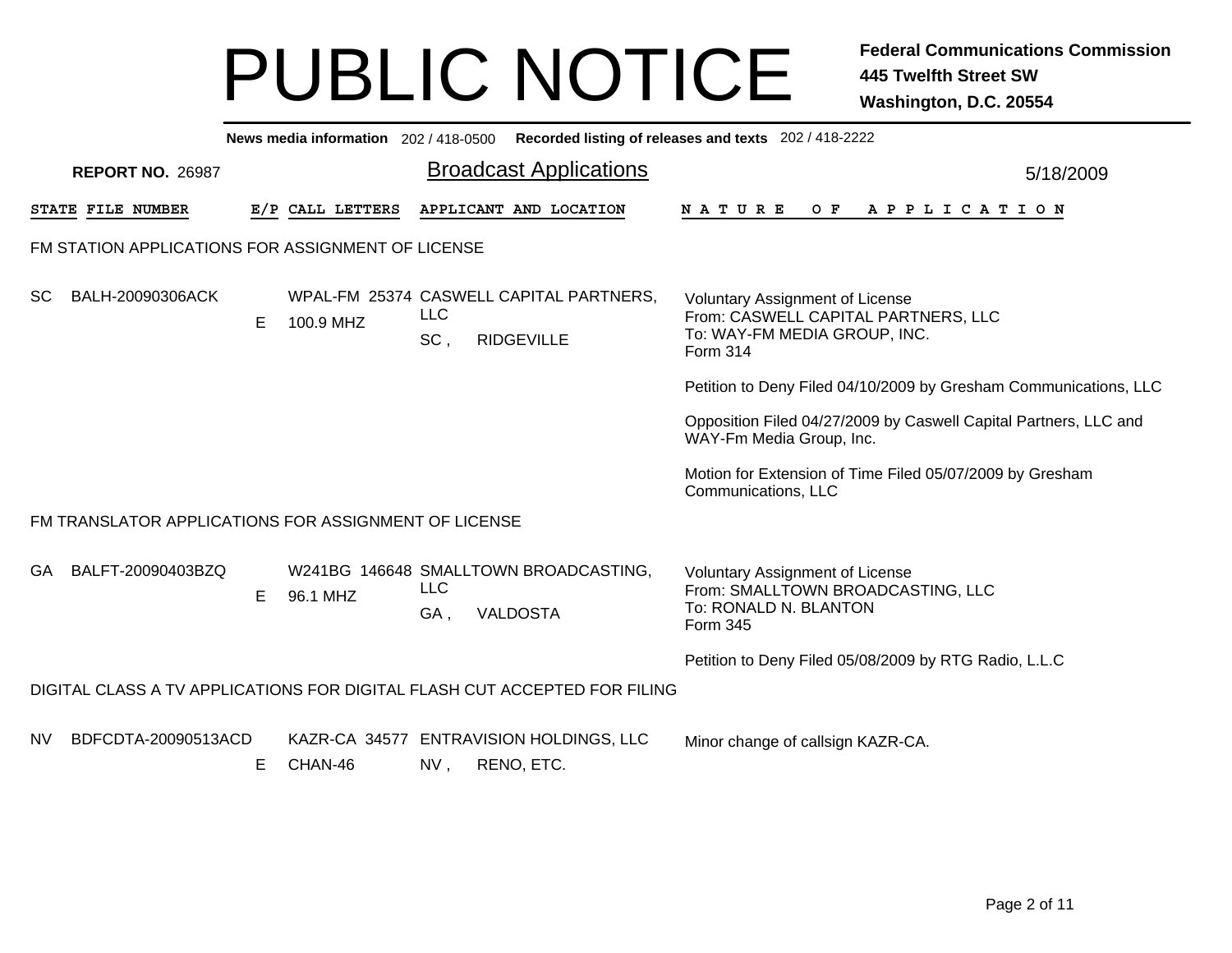|           | News media information 202/418-0500 Recorded listing of releases and texts 202/418-2222 |    |                        |                      |                                                                                           |                                                   |  |  |  |  |  |
|-----------|-----------------------------------------------------------------------------------------|----|------------------------|----------------------|-------------------------------------------------------------------------------------------|---------------------------------------------------|--|--|--|--|--|
|           | <b>REPORT NO. 26987</b>                                                                 |    |                        |                      | <b>Broadcast Applications</b>                                                             | 5/18/2009                                         |  |  |  |  |  |
|           | STATE FILE NUMBER                                                                       |    | E/P CALL LETTERS       |                      | APPLICANT AND LOCATION                                                                    | <b>NATURE</b><br>$O$ $F$<br>A P P L I C A T I O N |  |  |  |  |  |
|           |                                                                                         |    |                        |                      | DIGITAL TRANSLATOR OR DIGITAL LPTV APPLICATIONS FOR DIGITAL FLASH CUT ACCEPTED FOR FILING |                                                   |  |  |  |  |  |
| WA.       | BDFCDTT-20090513ACB                                                                     | E. | K65BU 62387<br>CHAN-41 | WA,                  | <b>BATES TECHNICAL COLLEGE</b><br><b>GRAYS RIVER, ETC.</b>                                | Minor change of callsign K65BU.                   |  |  |  |  |  |
| <b>NE</b> | BDFCDTT-20090513ACI                                                                     | E. | K33FF 7896<br>CHAN-33  | <b>LLC</b><br>$NE$ , | <b>GRAY TELEVISION LICENSEE,</b><br>WALLACE, ECT.                                         | Minor change of callsign K33FF.                   |  |  |  |  |  |
| <b>NE</b> | BDFCDTT-20090513ACJ                                                                     | Е  | K30FV 7892<br>CHAN-30  | <b>LLC</b><br>NE,    | <b>GRAY TELEVISION LICENSEE,</b><br><b>CAMBRIDGE</b>                                      | Minor change of callsign K30FV.                   |  |  |  |  |  |
| NE.       | BDFCDTT-20090513ACK                                                                     | E. | K28GC 7889<br>CHAN-28  | <b>LLC</b><br>$NE$ , | <b>GRAY TELEVISION LICENSEE,</b><br><b>GOTHENBURG</b>                                     | Minor change of callsign K28GC.                   |  |  |  |  |  |
| NE.       | BDFCDTT-20090513ACP                                                                     | Е  | K25GM 7888<br>CHAN-25  | <b>LLC</b><br>NE,    | <b>GRAY TELEVISION LICENSEE,</b><br><b>NEWPORT</b>                                        | Minor change of callsign K25GM.                   |  |  |  |  |  |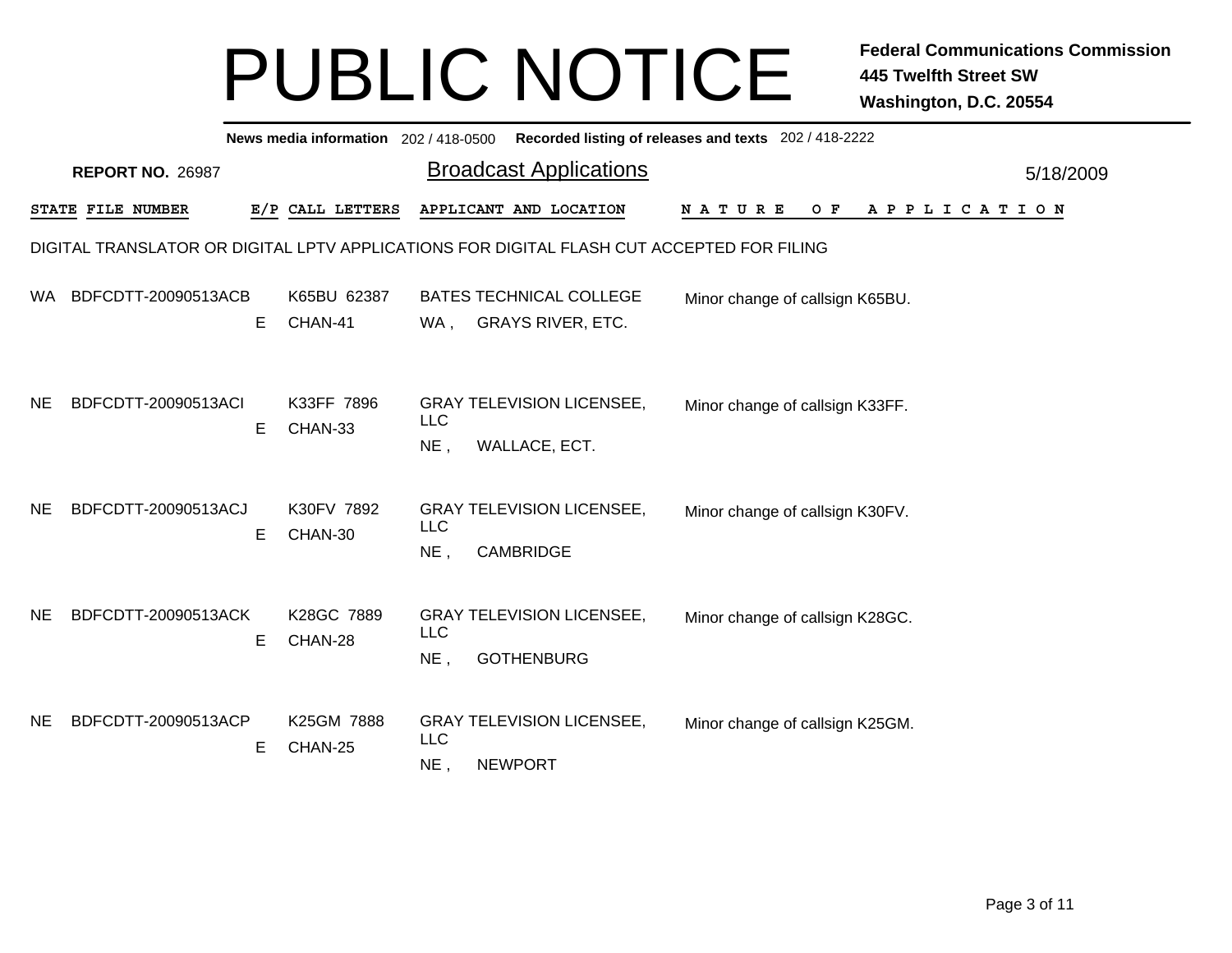|     |                                                                                          |    |                                              |                      | News media information 202/418-0500 Recorded listing of releases and texts 202/418-2222   |                                                                                    |  |  |  |  |  |  |                |           |  |
|-----|------------------------------------------------------------------------------------------|----|----------------------------------------------|----------------------|-------------------------------------------------------------------------------------------|------------------------------------------------------------------------------------|--|--|--|--|--|--|----------------|-----------|--|
|     | <b>REPORT NO. 26987</b>                                                                  |    |                                              |                      | <b>Broadcast Applications</b>                                                             |                                                                                    |  |  |  |  |  |  |                | 5/18/2009 |  |
|     | STATE FILE NUMBER                                                                        |    | E/P CALL LETTERS                             |                      | APPLICANT AND LOCATION                                                                    | <b>NATURE</b>                                                                      |  |  |  |  |  |  | OF APPLICATION |           |  |
|     |                                                                                          |    |                                              |                      | DIGITAL TRANSLATOR OR DIGITAL LPTV APPLICATIONS FOR DIGITAL FLASH CUT ACCEPTED FOR FILING |                                                                                    |  |  |  |  |  |  |                |           |  |
| NE. | BDFCDTT-20090513ACQ                                                                      | Е  | K43FX 7887<br>CHAN-43                        | <b>LLC</b><br>$NE$ , | <b>GRAY TELEVISION LICENSEE,</b><br><b>O'NEILL</b>                                        | Minor change of callsign K43FX.                                                    |  |  |  |  |  |  |                |           |  |
| UT  | BDFCDTT-20090513AFT                                                                      | E  | K68GP 130912<br>CHAN-68                      | UT,                  | AIRWAVES, INC.<br><b>OGDEN</b>                                                            | Minor change of callsign K68GP.                                                    |  |  |  |  |  |  |                |           |  |
|     |                                                                                          |    |                                              |                      | DIGITAL TRANSLATOR OR DIGITAL LPTV APPLICATIONS FOR DISPLACEMENT ACCEPTED FOR FILING      |                                                                                    |  |  |  |  |  |  |                |           |  |
| TX  | BDISDTL-20090513ACS                                                                      | E  | CHAN-20                                      | TX,                  | KSFE-LP 49038 ENTRAVISION HOLDINGS, LLC<br><b>MCALLEN</b>                                 | Minor change of callsign KSFE-LP.                                                  |  |  |  |  |  |  |                |           |  |
|     | DIGITAL TRANSLATOR OR DIGITAL LPTV APPLICATIONS FOR LICENSE TO COVER ACCEPTED FOR FILING |    |                                              |                      |                                                                                           |                                                                                    |  |  |  |  |  |  |                |           |  |
| AZ. | BLDTL-20090513ADQ                                                                        | E. | KEJR-LD 168349 HERO LICENSECO LLC<br>CHAN-40 | AZ,                  | <b>PHOENIX</b>                                                                            | License to cover construction permit no: BDCCDTL-20061017ABH,<br>callsign KEJR-LD. |  |  |  |  |  |  |                |           |  |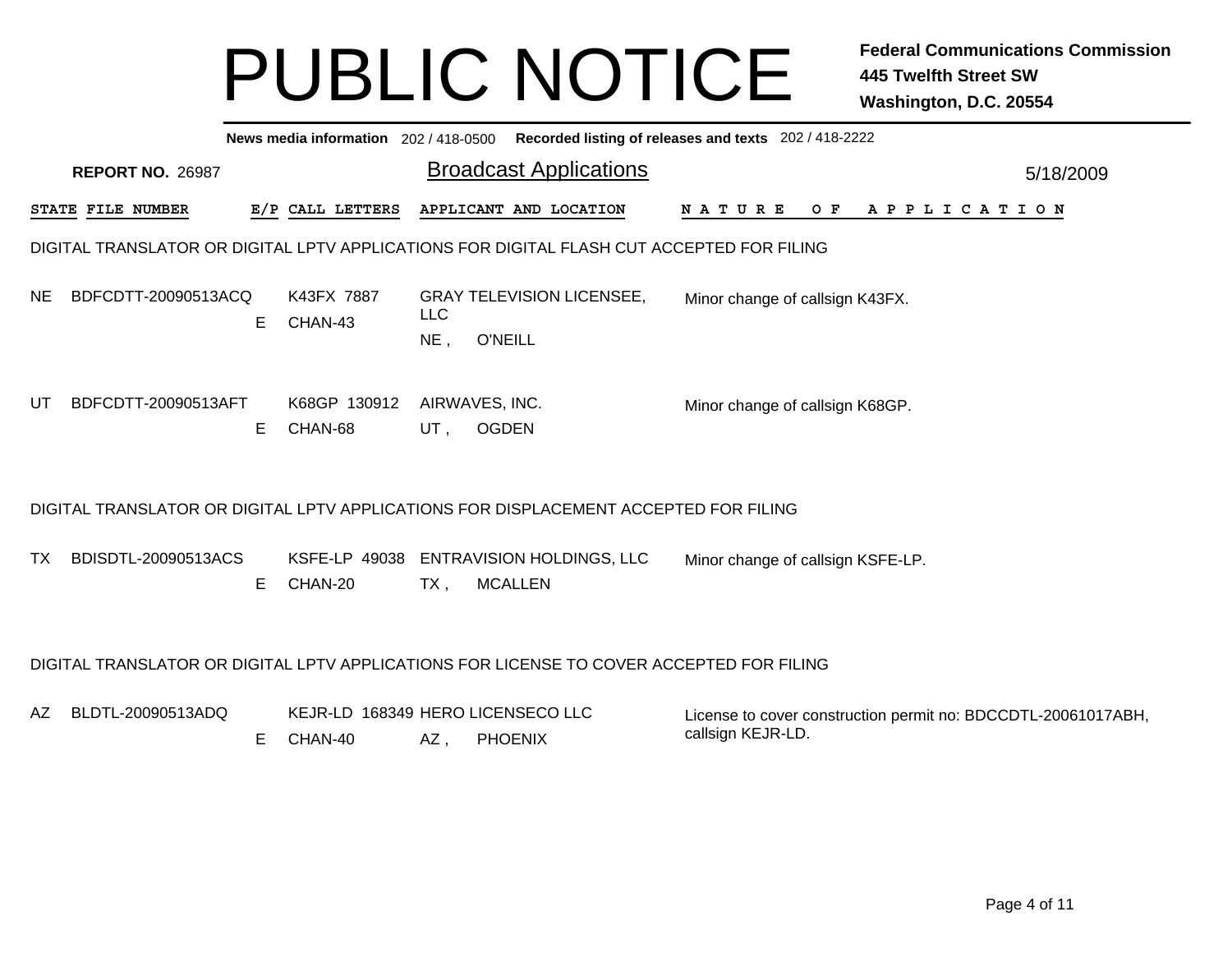|     | News media information 202/418-0500 Recorded listing of releases and texts 202/418-2222 |                         |    |                                                                  |                                 |  |                                                                     |                   |     |                       |           |
|-----|-----------------------------------------------------------------------------------------|-------------------------|----|------------------------------------------------------------------|---------------------------------|--|---------------------------------------------------------------------|-------------------|-----|-----------------------|-----------|
|     |                                                                                         | <b>REPORT NO. 26987</b> |    |                                                                  |                                 |  | <b>Broadcast Applications</b>                                       |                   |     |                       | 5/18/2009 |
|     | STATE FILE NUMBER                                                                       |                         |    | E/P CALL LETTERS                                                 |                                 |  | APPLICANT AND LOCATION                                              | <b>NATURE</b>     | O F | A P P L I C A T I O N |           |
|     |                                                                                         |                         |    | FM STATION APPLICATIONS FOR LICENSE TO COVER ACCEPTED FOR FILING |                                 |  |                                                                     |                   |     |                       |           |
| WY. |                                                                                         | BLED-20090513AFO        | E. | <b>KLWC 90985</b><br>89.1 MHZ                                    | <b>FOUNDATION</b><br>WY, CASPER |  | <b>EDUCATIONAL MEDIA</b>                                            | License to cover. |     |                       |           |
|     | FM TRANSLATOR APPLICATIONS FOR LICENSE TO COVER ACCEPTED FOR FILING                     |                         |    |                                                                  |                                 |  |                                                                     |                   |     |                       |           |
| NY. |                                                                                         | BLFT-20090513AAA        | Е  | 98.3 MHZ                                                         | NY,                             |  | W255BP 154509 FAMILY LIFE MINISTRIES, INC.<br><b>FORESTVILLE</b>    | License to cover. |     |                       |           |
| NY. |                                                                                         | BLFT-20090513AAC        | E  | 99.1 MHZ                                                         | $NY$ .                          |  | W256BA 154503 FAMILY LIFE MINISTRIES, INC.<br><b>FALCONER</b>       | License to cover. |     |                       |           |
| OR. |                                                                                         | BLFT-20090513ACR        | E  | K269FO 36521<br>101.9 MHZ                                        | OR,                             |  | OREGON ST BD OF HIGHER ED<br>FOR UNIV OF OREGON<br><b>REEDSPORT</b> | License to cover. |     |                       |           |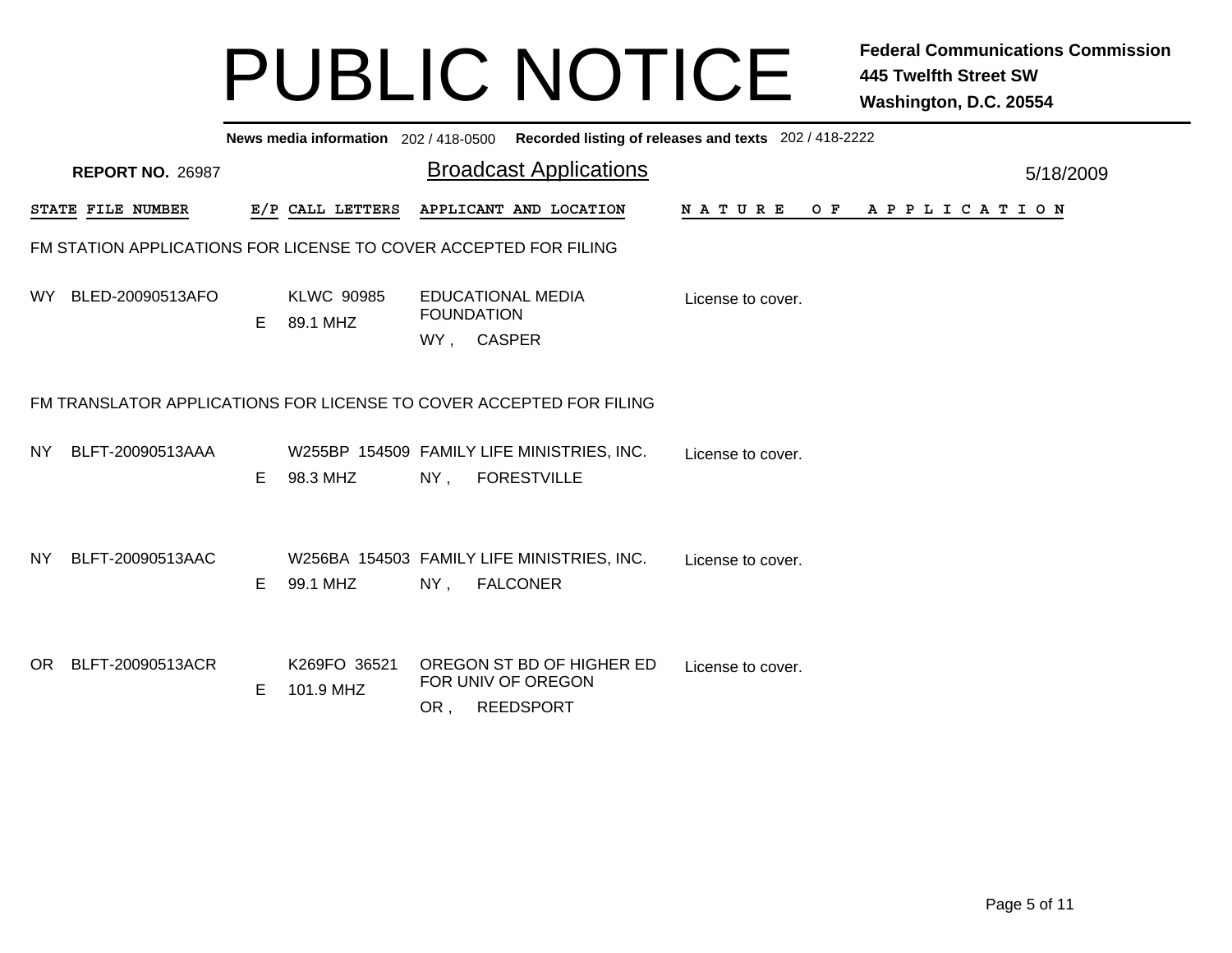|    |                                                 |   |                                       |        | News media information 202 / 418-0500 Recorded listing of releases and texts 202 / 418-2222 |                                                          |           |
|----|-------------------------------------------------|---|---------------------------------------|--------|---------------------------------------------------------------------------------------------|----------------------------------------------------------|-----------|
|    | <b>REPORT NO. 26987</b>                         |   |                                       |        | <b>Broadcast Applications</b>                                                               |                                                          | 5/18/2009 |
|    | <b>STATE FILE NUMBER</b>                        |   | E/P CALL LETTERS                      |        | APPLICANT AND LOCATION                                                                      | <b>NATURE</b><br>OF APPLICATION                          |           |
|    | FM TRANSLATOR APPLICATIONS FOR LICENSE TO COVER |   |                                       |        |                                                                                             |                                                          |           |
| AL | BLFT-20090415AEN                                |   | W293BM 81373                          |        | <b>BHAGWAN DADLANI,</b><br>INDIVIDUALLY                                                     | License to cover.                                        |           |
|    |                                                 | Е | 106.5 MHZ                             | AL,    | <b>MONTGOMERY</b>                                                                           | Petition to Deny Filed 04/30/2009 by Butler Broadcasting |           |
|    |                                                 |   |                                       |        |                                                                                             | Supplement Filed 05/07/2009 by BHAGWAN DADLANI           |           |
|    |                                                 |   |                                       |        |                                                                                             | Reply Filed 05/11/2009 by BHAGWAN DADLANI                |           |
|    |                                                 |   |                                       |        | AM STATION APPLICATIONS FOR MINOR AMENDMENT TO A CONSTRUCTION PERMIT RECEIVED               |                                                          |           |
| MI | BP-20080919AFL                                  | Е | <b>WTCM 70524</b><br>580 KHZ          | $MI$ , | WTCM RADIO, INC.<br><b>TRAVERSE CITY</b>                                                    | Engineering Amendment filed 05/13/2009                   |           |
|    |                                                 |   |                                       |        | DIGITAL AUXILIARY APPLICATIONS FOR MINOR AMENDMENT TO A CONSTRUCTION PERMIT RECEIVED        |                                                          |           |
| TX | BXPCDT-20081118AAS                              | E | WFAA-DT 72054 WFAA-TV, INC.<br>CHAN-8 | $TX$ , | <b>DALLAS</b>                                                                               | Engineering Amendment filed 05/13/2009                   |           |
|    |                                                 |   |                                       |        | FM STATION APPLICATIONS FOR MINOR AMENDMENT TO A CONSTRUCTION PERMIT RECEIVED               |                                                          |           |
| TX | BPH-20081201ASQ                                 | Е | <b>KKHA 87439</b><br>92.5 MHZ         | TX,    | EDWARDS BROADCASTING CO.<br><b>MARKHAM</b>                                                  | Engineering Amendment filed 05/13/2009                   |           |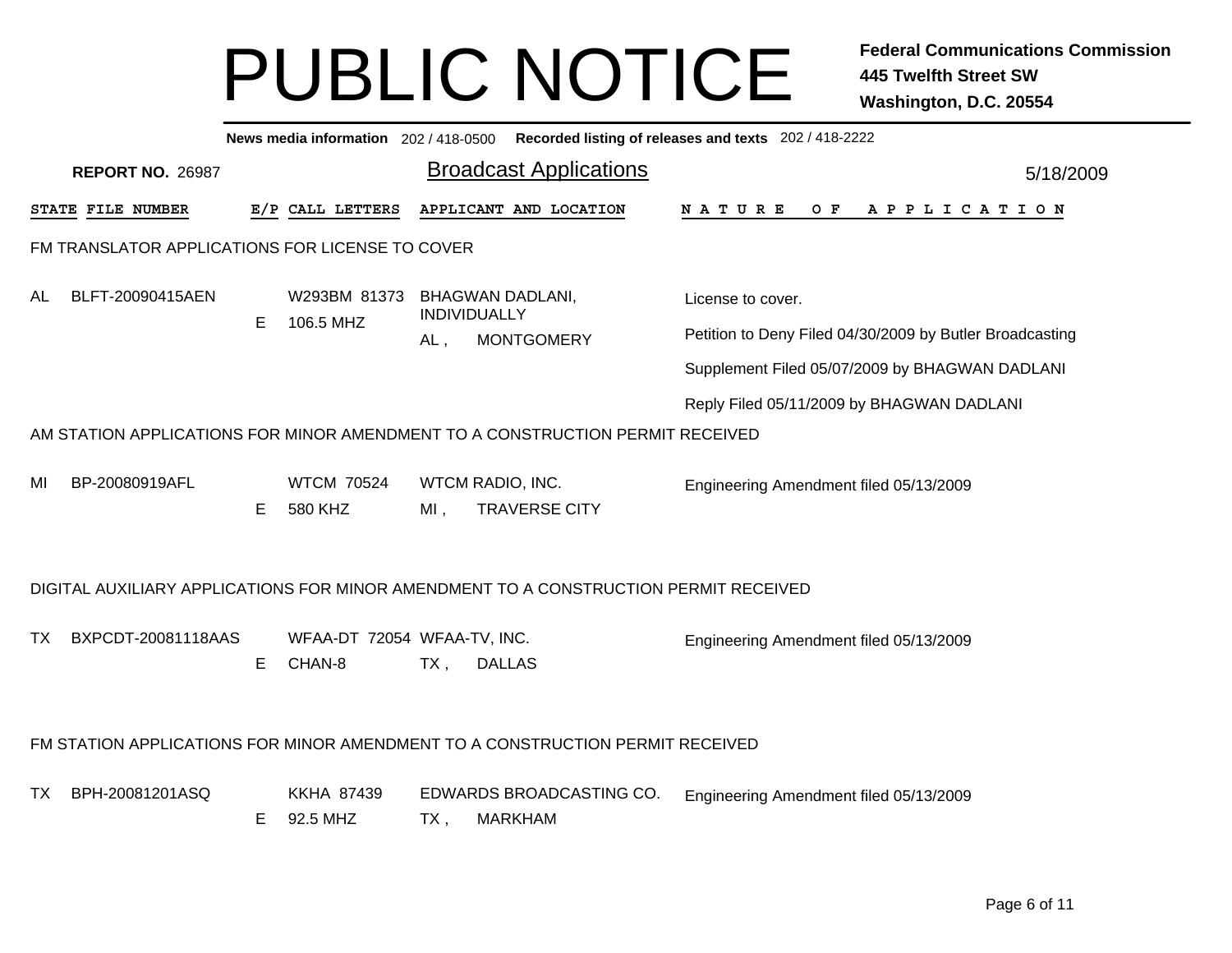|     | News media information 202 / 418-0500 Recorded listing of releases and texts 202 / 418-2222 |    |                                |                    |                                                                                     |                                               |  |  |  |  |  |
|-----|---------------------------------------------------------------------------------------------|----|--------------------------------|--------------------|-------------------------------------------------------------------------------------|-----------------------------------------------|--|--|--|--|--|
|     | <b>REPORT NO. 26987</b>                                                                     |    |                                |                    | <b>Broadcast Applications</b>                                                       | 5/18/2009                                     |  |  |  |  |  |
|     | STATE FILE NUMBER                                                                           |    | E/P CALL LETTERS               |                    | APPLICANT AND LOCATION                                                              | <b>NATURE</b><br>O F<br>A P P L I C A T I O N |  |  |  |  |  |
|     |                                                                                             |    |                                |                    | FM STATION APPLICATIONS FOR MINOR AMENDMENT TO A CONSTRUCTION PERMIT RECEIVED       |                                               |  |  |  |  |  |
| IL  | BMPED-20090303ACG                                                                           | E. | NEW 173722<br>89.7 MHZ         | RADIO, INC.<br>IL, | <b>CORNERSTONE COMMUNITY</b><br><b>MACOMB</b>                                       | Engineering Amendment filed 05/13/2009        |  |  |  |  |  |
|     | AM STATION APPLICATIONS FOR MINOR CHANGE TO A LICENSED FACILITY ACCEPTED FOR FILING         |    |                                |                    |                                                                                     |                                               |  |  |  |  |  |
| AZ  | BP-20090429AAN                                                                              | E. | KRVZ 17390<br>1370 KHZ         | AZ,                | <b>COUNTRY MOUNTAIN</b><br>AIRWAVES, LLC<br>SPRINGERVILLE                           | Minor change in licensed facilities.          |  |  |  |  |  |
|     |                                                                                             |    |                                |                    | FM STATION APPLICATIONS FOR MINOR CHANGE TO A LICENSED FACILITY ACCEPTED FOR FILING |                                               |  |  |  |  |  |
| OH  | BPH-20090513ACA                                                                             | E. | <b>WCPZ 19706</b><br>102.7 MHZ | OH.                | <b>BAS BROADCASTING, INC.</b><br><b>SANDUSKY</b>                                    | Minor change in licensed facilities.          |  |  |  |  |  |
| CO. | BPED-20090513AFL                                                                            | E. | <b>KRWA 87409</b><br>91.1 MHZ  | CO,                | WAY-FM MEDIA GROUP, INC.<br><b>RYE</b>                                              | Minor change in licensed facilities.          |  |  |  |  |  |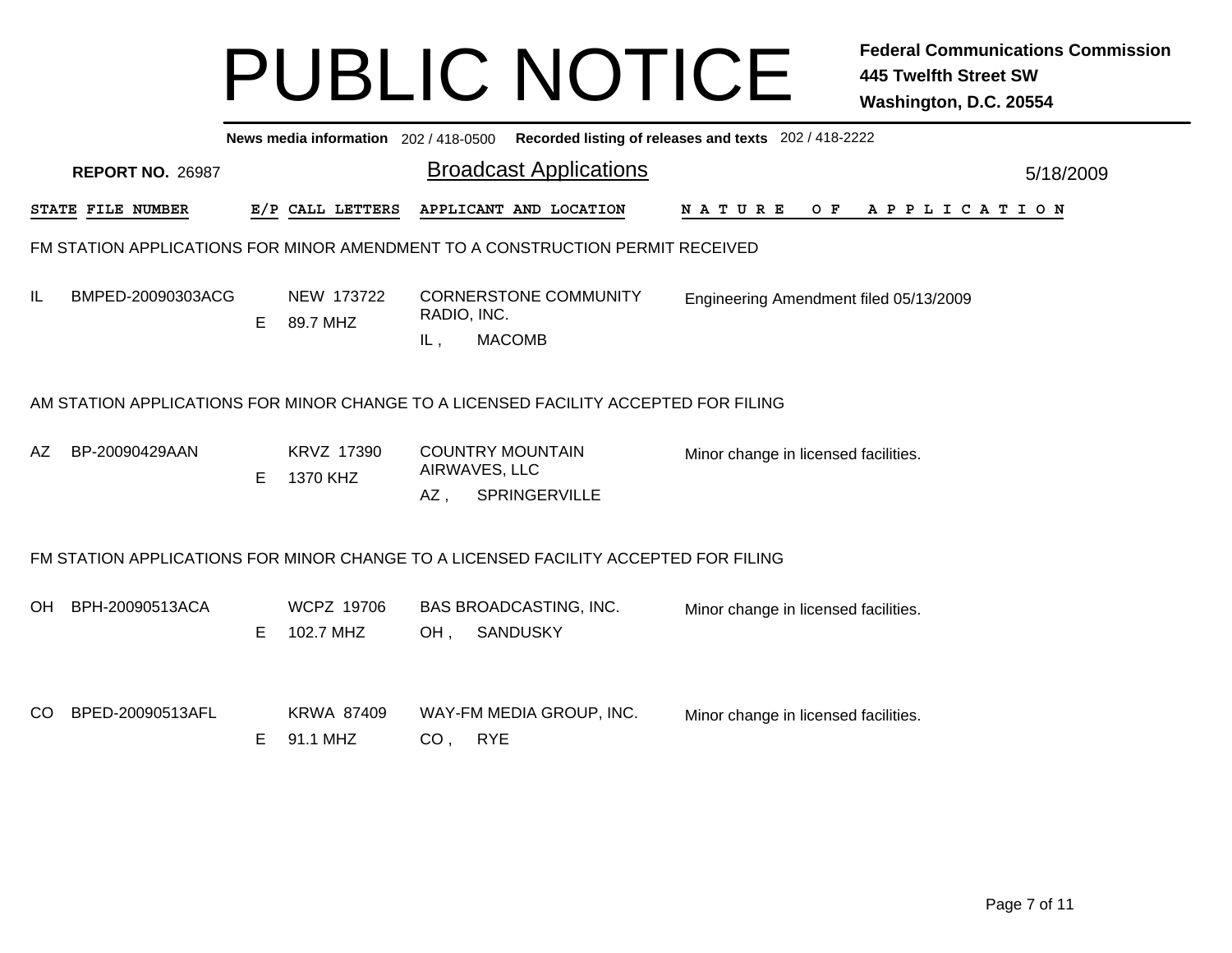|     | Recorded listing of releases and texts 202 / 418-2222<br>News media information 202 / 418-0500 |    |                                         |                                      |                                                                                              |                                                                                             |           |  |  |  |  |
|-----|------------------------------------------------------------------------------------------------|----|-----------------------------------------|--------------------------------------|----------------------------------------------------------------------------------------------|---------------------------------------------------------------------------------------------|-----------|--|--|--|--|
|     | <b>REPORT NO. 26987</b>                                                                        |    |                                         |                                      | <b>Broadcast Applications</b>                                                                |                                                                                             | 5/18/2009 |  |  |  |  |
|     | STATE FILE NUMBER                                                                              |    | E/P CALL LETTERS                        |                                      | APPLICANT AND LOCATION                                                                       | N A T U R E<br>OF APPLICATION                                                               |           |  |  |  |  |
|     |                                                                                                |    |                                         |                                      | FM STATION APPLICATIONS FOR MINOR CHANGE TO A LICENSED FACILITY PETITION FOR RECONSIDERATION |                                                                                             |           |  |  |  |  |
| MI  | BPED-20030613AAM                                                                               |    | <b>WYCE 24773</b>                       | <b>CENTER</b>                        | <b>GRAND RAPIDS CABLE ACCESS</b>                                                             | Minor change in licensed facilities                                                         |           |  |  |  |  |
|     |                                                                                                | E. | 88.1 MHZ                                | MI,                                  | <b>WYOMING</b>                                                                               | Petition to Deny filed 5/4/2005                                                             |           |  |  |  |  |
|     |                                                                                                |    |                                         |                                      |                                                                                              | Opposition to Petition to Deny filed 5/17/2005 (GRCAC)                                      |           |  |  |  |  |
|     |                                                                                                |    |                                         |                                      |                                                                                              | Petition for Reconsideration Filed 05/06/2009 by Grand Rapids Cable<br><b>Access Center</b> |           |  |  |  |  |
|     | FM TRANSLATOR APPLICATIONS FOR MINOR CHANGE TO A LICENSED FACILITY ACCEPTED FOR FILING         |    |                                         |                                      |                                                                                              |                                                                                             |           |  |  |  |  |
| AL  | BPFT-20090513AAJ                                                                               | E. | W240BY 146074 SAND MOUNTAIN<br>96.3 MHZ | $AL$ ,                               | <b>BROADCASTING SERVICE, INC.</b><br><b>BLUE MOUNTAIN</b>                                    | Minor change in licensed facilities, callsign W240BY.                                       |           |  |  |  |  |
| CO  | BPFT-20090513ACC                                                                               | E  | K255CD 12344<br>99.3 MHZ                | <b>FOUNDATION</b><br>CO <sub>1</sub> | <b>EDUCATIONAL MEDIA</b><br><b>STERLING</b>                                                  | Minor change in licensed facilities, callsign K255CD.                                       |           |  |  |  |  |
| NC. | BPFT-20090513AET                                                                               | E. | 103.9 MHZ                               | <b>INC</b><br>NC,                    | W282BN 148018 CAROLINA CHRISTIAN RADIO<br><b>NEW BERN</b>                                    | Minor change in licensed facilities, callsign W282BN.                                       |           |  |  |  |  |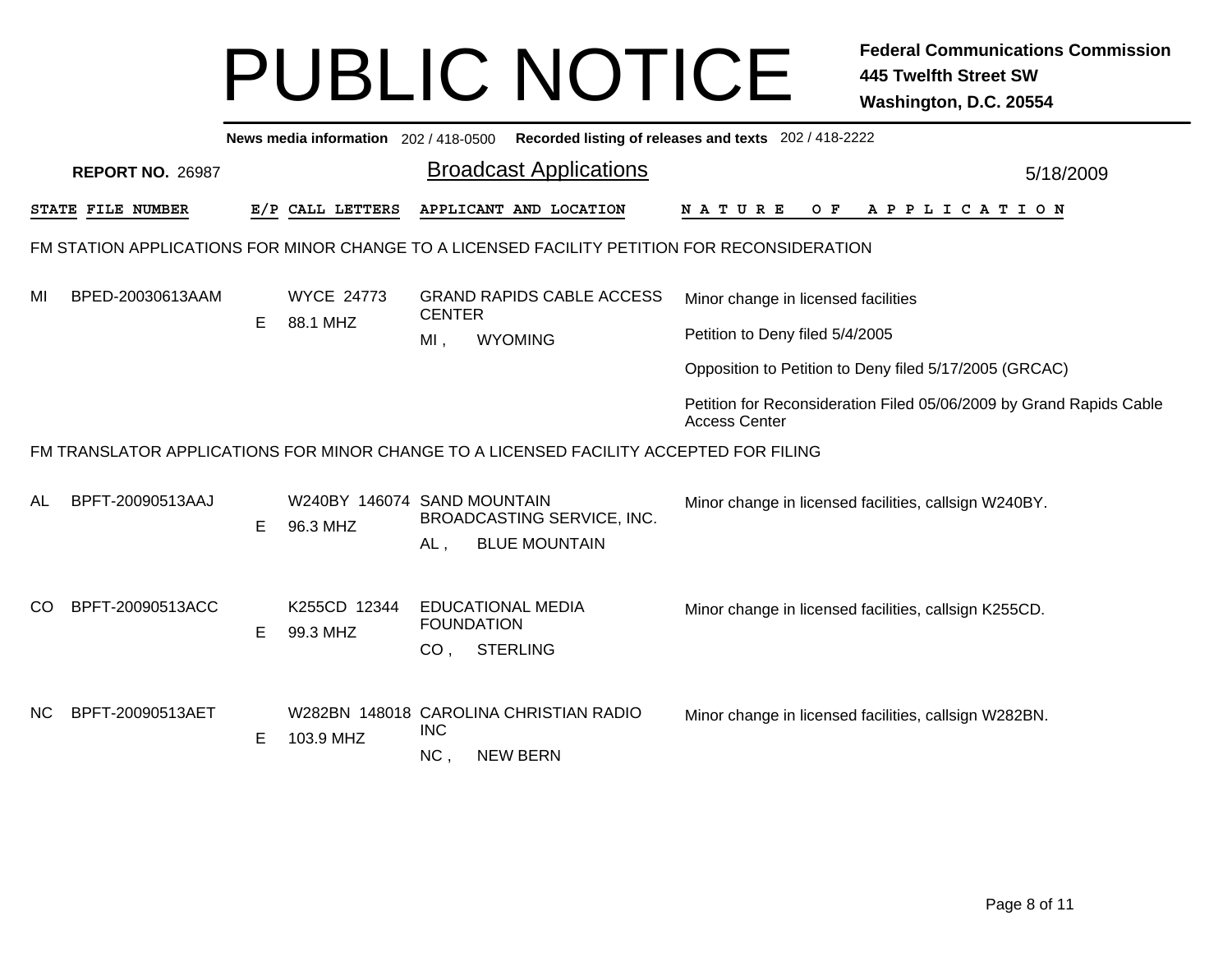|                                                                                             | News media information 202 / 418-0500<br>Recorded listing of releases and texts 202 / 418-2222 |                                                                           |                                                       |  |  |  |  |  |  |
|---------------------------------------------------------------------------------------------|------------------------------------------------------------------------------------------------|---------------------------------------------------------------------------|-------------------------------------------------------|--|--|--|--|--|--|
| <b>REPORT NO. 26987</b>                                                                     |                                                                                                | <b>Broadcast Applications</b>                                             | 5/18/2009                                             |  |  |  |  |  |  |
| STATE FILE NUMBER                                                                           | E/P CALL LETTERS                                                                               | APPLICANT AND LOCATION                                                    | <b>NATURE</b><br>O F<br>A P P L I C A T I O N         |  |  |  |  |  |  |
|                                                                                             | FM TRANSLATOR APPLICATIONS FOR MINOR CHANGE TO A LICENSED FACILITY ACCEPTED FOR FILING         |                                                                           |                                                       |  |  |  |  |  |  |
| BPFT-20090513AFQ<br><b>SC</b>                                                               | E.<br>100.1 MHZ                                                                                | W261AJ 149547 EDGEWATER BROADCASTING,<br>INC.<br>SC,<br><b>CHARLESTON</b> | Minor change in licensed facilities, callsign W261AJ. |  |  |  |  |  |  |
| BPFT-20090513AFR<br><b>SC</b>                                                               | E.<br>98.9 MHZ                                                                                 | W255BW 149563 EDGEWATER BROADCASTING,<br>INC.<br>SC,<br><b>HOLLYWOOD</b>  | Minor change in licensed facilities, callsign W255BW. |  |  |  |  |  |  |
| BPFT-20090513AFS<br>NY.                                                                     | E.<br>104.9 MHZ                                                                                | W232BQ 153045 EUROPA COMMUNICATIONS,<br>INC.<br><b>ALFRED</b><br>$NY$ ,   | Minor change in licensed facilities, callsign W232BQ. |  |  |  |  |  |  |
| DIGITAL TV APPLICATIONS FOR MINOR MODIFICATION TO A CONSTRUCTION PERMIT ACCEPTED FOR FILING |                                                                                                |                                                                           |                                                       |  |  |  |  |  |  |

| NV BMPCDT-20090513ACU | KVNV-DT 86537 PMCM TV, LLC |    |     | Modification of construction permit file number |
|-----------------------|----------------------------|----|-----|-------------------------------------------------|
|                       | E CHAN-3                   | NV | ELY | BPCDT-20080617ACZ.                              |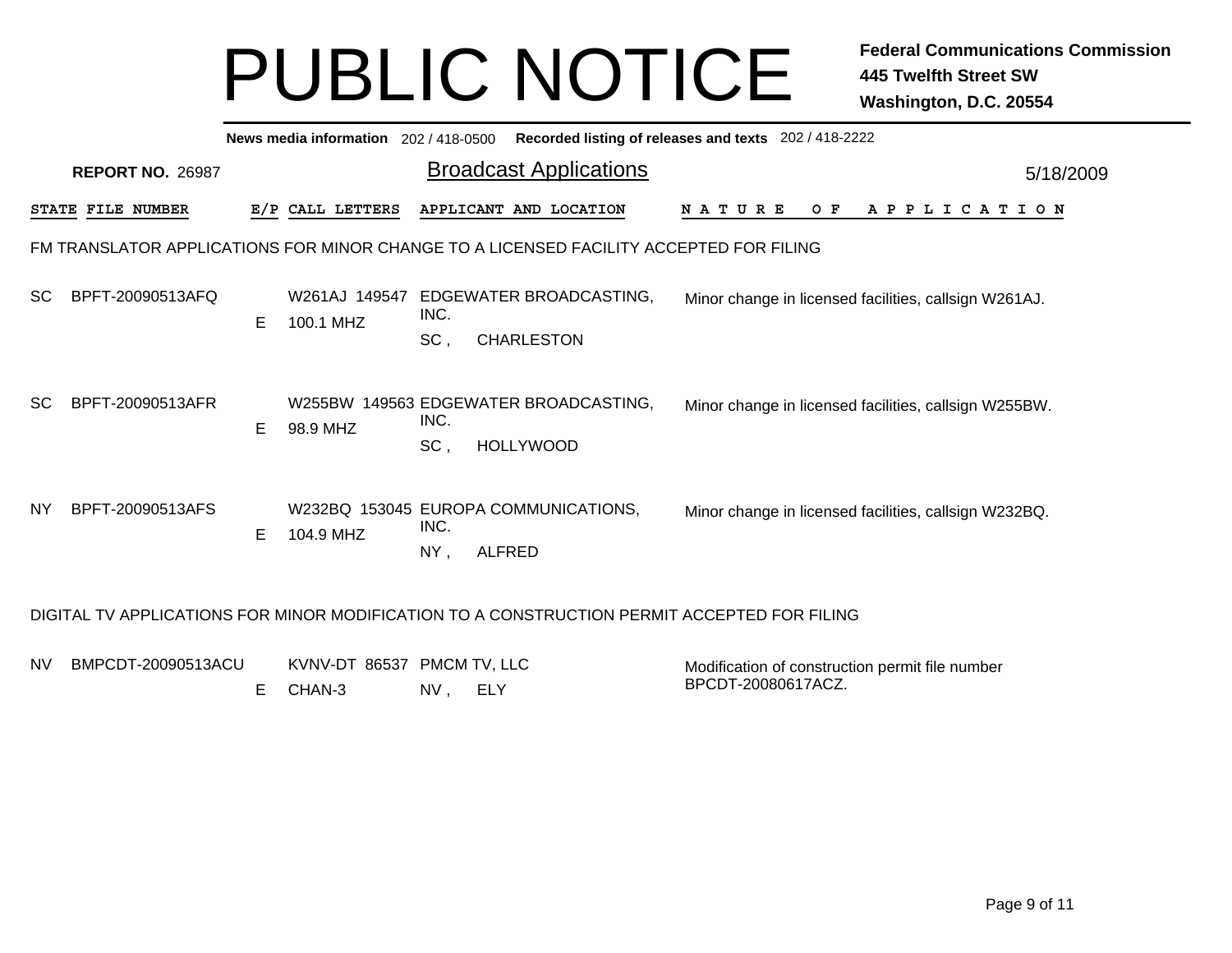|               | News media information 202/418-0500 Recorded listing of releases and texts 202/418-2222     |    |                         |                                                                                                          |           |  |  |  |  |  |  |
|---------------|---------------------------------------------------------------------------------------------|----|-------------------------|----------------------------------------------------------------------------------------------------------|-----------|--|--|--|--|--|--|
|               | <b>REPORT NO. 26987</b>                                                                     |    |                         | <b>Broadcast Applications</b>                                                                            | 5/18/2009 |  |  |  |  |  |  |
|               | STATE FILE NUMBER                                                                           |    | E/P CALL LETTERS        | APPLICANT AND LOCATION<br><b>NATURE</b><br>O F<br>A P P L I C A T I O N                                  |           |  |  |  |  |  |  |
|               | FM STATION APPLICATIONS FOR MINOR MODIFICATION TO A CONSTRUCTION PERMIT ACCEPTED FOR FILING |    |                         |                                                                                                          |           |  |  |  |  |  |  |
| WY.           | BMPH-20090513AAB                                                                            | E. | NEW 166053<br>106.3 MHZ | COCHISE BROADCASTING LLC<br>Mod of CP to chg<br><b>SHOSHONI</b><br>WY,                                   |           |  |  |  |  |  |  |
| WY.           | BMPH-20090513AAD                                                                            | E. | NEW 166052<br>97.1 MHZ  | COCHISE BROADCASTING LLC<br>Mod of CP to chg<br>WY,<br><b>SHOSHONI</b>                                   |           |  |  |  |  |  |  |
| <b>WY</b>     | BMPH-20090513AAE                                                                            | Е  | NEW 166054<br>102.9 MHZ | <b>SKYWEST MEDIA LLC</b><br>Mod of CP to chg<br><b>HUDSON</b><br>WY,                                     |           |  |  |  |  |  |  |
| <b>MO</b>     | BMPED-20090513ABY                                                                           | Е  | NEW 173704<br>91.7 MHZ  | COMMUNITY BROADCASTING,<br>Mod of CP to chg<br>INC.<br>$MO$ ,<br>POPLAR BLUFF                            |           |  |  |  |  |  |  |
| <sub>CO</sub> | BMPH-20090513ACF                                                                            | Е  | KEZZ 165959<br>94.1 MHZ | YOUNGERS COLORADO<br>Mod of CP to chg<br><b>BROADCASTING LLC</b><br><b>PHIPPSBURG</b><br>CO <sub>1</sub> |           |  |  |  |  |  |  |